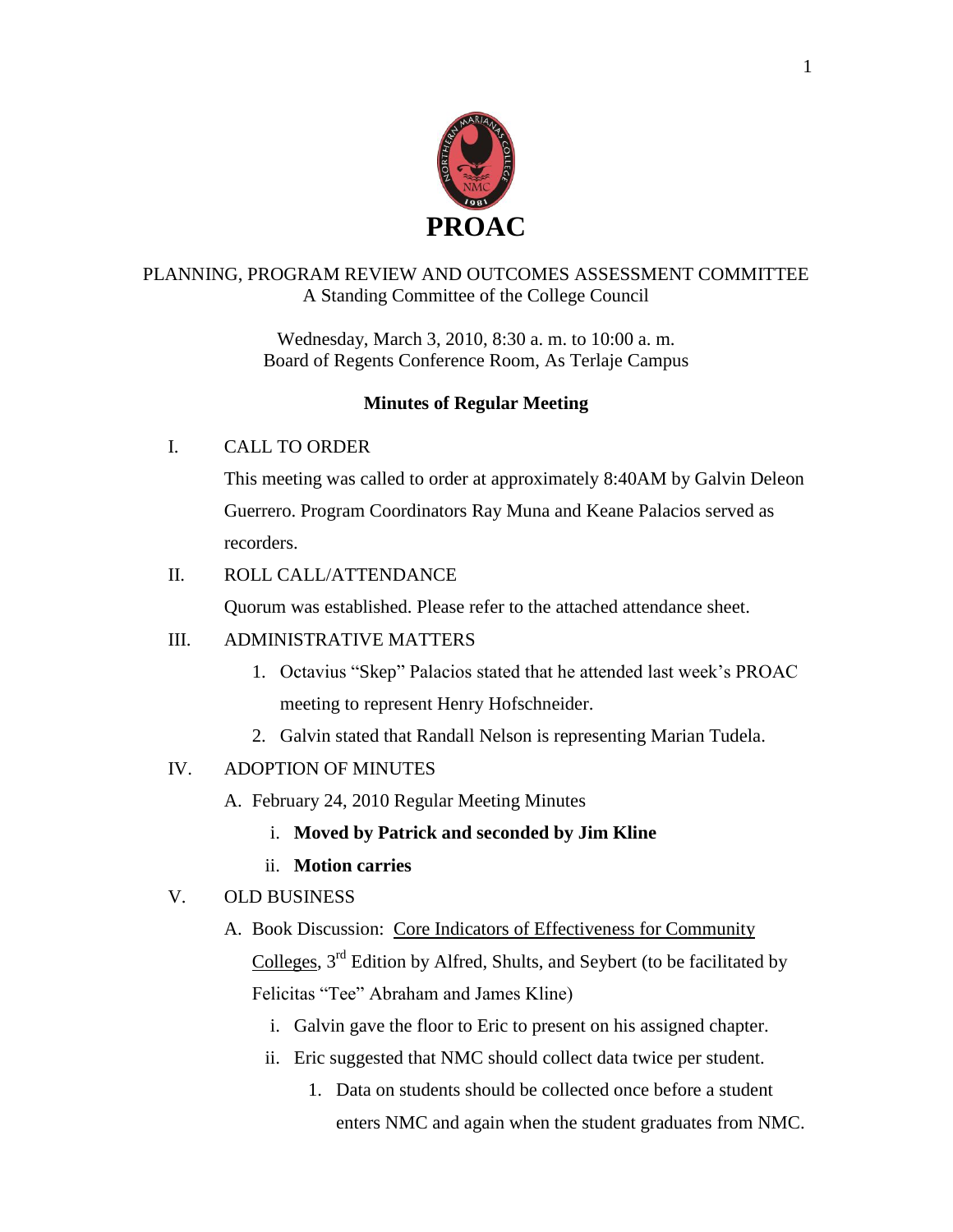- 2. Eric asked what kind of surveys do departments issue out to students?
- 3. Some departments do not issue pre/post surveys out to students.
- 4. Lisa issued SENSE and the other he received was from Counseling.
- 5. Eric stated that Counseling's survey pretty much covered what the book was saying.
- 6. Patrick stated that post surveys have been difficult to obtain.
- 7. Galvin stated that especially in a community college, everything is "fluid."
- 8. Randall stated that START SMART is a great survey because it's a "pre pre" survey.
- iii. Galvin assigned Patrick for next week's book discussion.
- B. Cycle 2 of Program Review—Records of Dialogue update
	- i. Perry stated that Dean's group is done and would need to submit the report. He is waiting on Barbara's submission of her status matrix
	- ii. Galvin instructed Perry to have a compliance matrix with the Records of Dialogue.
- C. Cycle 3 of Program Review—update
	- i. Dean stated that they would like to meet as a group of three to finish this task.
	- ii. Ray stated that about 50% turned in their Column 3, means of assessment
	- iii. Galvin assigned Ray to have a compliance matrix for Column 3
	- iv. Galvin suggested to Ray to look at the "bright spots" or programs who submit their column 3 on time, who are diligent in what they're doing and see if we can take the strengths and flow them into weaker submissions.

## VI. NEW BUSINESS No discussion

### VII. OTHER MATTERS

A. Accreditation Update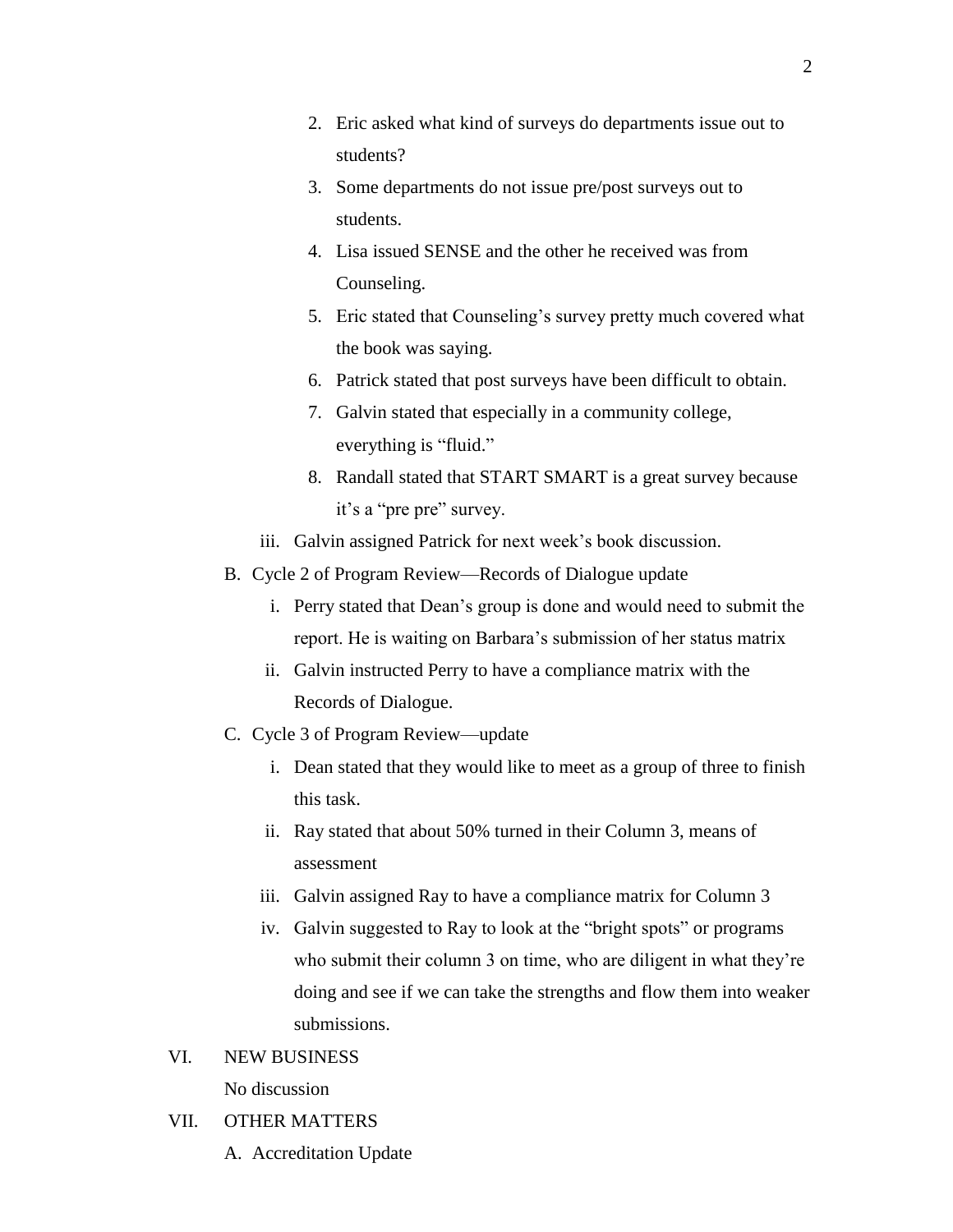- i. Guam training: Galvin stated that it was great to have a lot of faculty present.
- ii. Galvin stated that the Junior Commission will indeed come to Saipan to find out what really is going on in NMC.
- iii. Patrick stated we are ahead of the game compared to other institutions because other institutions still are working on a program review process.
- iv. PROAC had a discussion on the linkage of program review to planning and budgeting.
	- 1. There is still work to be done in solidifying the link between planning, program review, and budgeting.
	- 2. In addition to this, is tying or directly linking every action to student learning

### VIII. ADJOURNMENT

• The meeting was adjourned at 9:38AM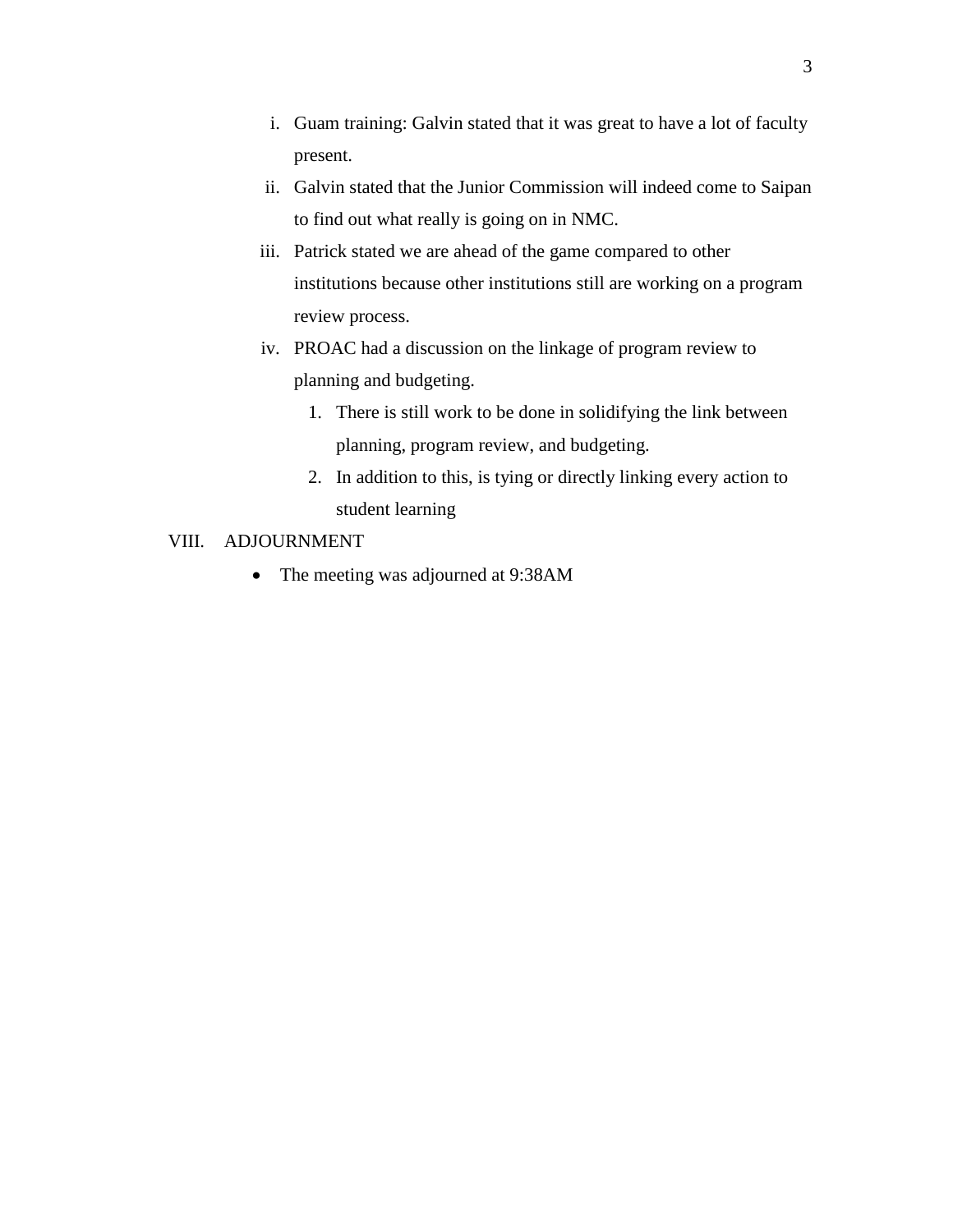## **PROAC**

## **Regular Meeting/Work Session**

**Date: 03/03/10 Day: Wednesday Time: 8:30AM to 10:00AM Place: BOR Room**

### **SIGN-IN SHEET**

|     | <b>NAME</b>                                         | <b>TITLE</b>                                                    | <b>SIGN/INITIAL</b>                        |  |  |
|-----|-----------------------------------------------------|-----------------------------------------------------------------|--------------------------------------------|--|--|
| 1.  | <b>Galvin Guerrero</b>                              | Director of Institutional Effectiveness<br>(PROAC Chair)        | <b>PRESENT</b>                             |  |  |
| 2.  | <b>Daniel Kintol</b>                                | Student (Appointed by<br><b>ASNMC</b> )/ASNMC Vice President    |                                            |  |  |
| 3.  | <b>Lorraine Cabrera</b>                             | <b>Interim NMC President</b>                                    |                                            |  |  |
| 4.  | Dr. Patrick Moran                                   | Acting, Dean of Academic Programs<br>and Services               | <b>PRESENT</b>                             |  |  |
| 5.  | <b>Leo Pangelinan</b>                               | Dean, Student Services                                          |                                            |  |  |
| 6.  | <b>Felicitas Abraham</b>                            | Dean, Community Programs and<br><b>Services</b>                 |                                            |  |  |
| 7.  | <b>Henry Hofschneider</b>                           | Chief Financial and Administrative<br>Officer                   | PRESENT (represented by Skep<br>Palacios)  |  |  |
| 8.  | <b>Jennifer Barcinas/ Martin</b><br><b>Mendiola</b> | Staff Representative, Rota Instructional<br>Site                |                                            |  |  |
| 9.  | Maria Aguon/<br><b>Rose Lazarro</b>                 | Staff Representative, Tinian<br><b>Instructional Site</b>       |                                            |  |  |
| 10. | <b>Barbara Merfalen</b>                             | Faculty Representative, School of<br>Education                  | <b>PRESENT</b>                             |  |  |
| 11. | <b>Marian Tudela</b>                                | Vice President of the Faculty Senate/<br><b>Permanent Proxy</b> | PRESENT (represented by Randall<br>Nelson) |  |  |
| 12. | <b>Dean Papadopoulus</b>                            | Faculty Member (Appointed by<br><b>Faculty Senate)</b>          | <b>PRESENT</b>                             |  |  |
| 13. | Dr. John Griffin                                    | Faculty Member (Appointed by<br><b>Faculty Senate)</b>          |                                            |  |  |
| 14. | <b>Eric Johnson</b>                                 | Faculty Member (Appointed by<br><b>Faculty Senate)</b>          | <b>PRESENT</b>                             |  |  |
| 15. | <b>James Kline</b>                                  | Faculty Representative, Academic<br>Council                     | <b>PRESENT</b>                             |  |  |
| 16. | <b>Clarice Arriola</b>                              | <b>President of the Staff Senate</b>                            | PRESENT (represented by Randall<br>Nelson) |  |  |
|     | <b>OTHERS PRESENT</b>                               |                                                                 |                                            |  |  |
|     | <b>Keane Palacios</b>                               | Program Coordinator, OIE                                        | <b>PRESENT</b>                             |  |  |